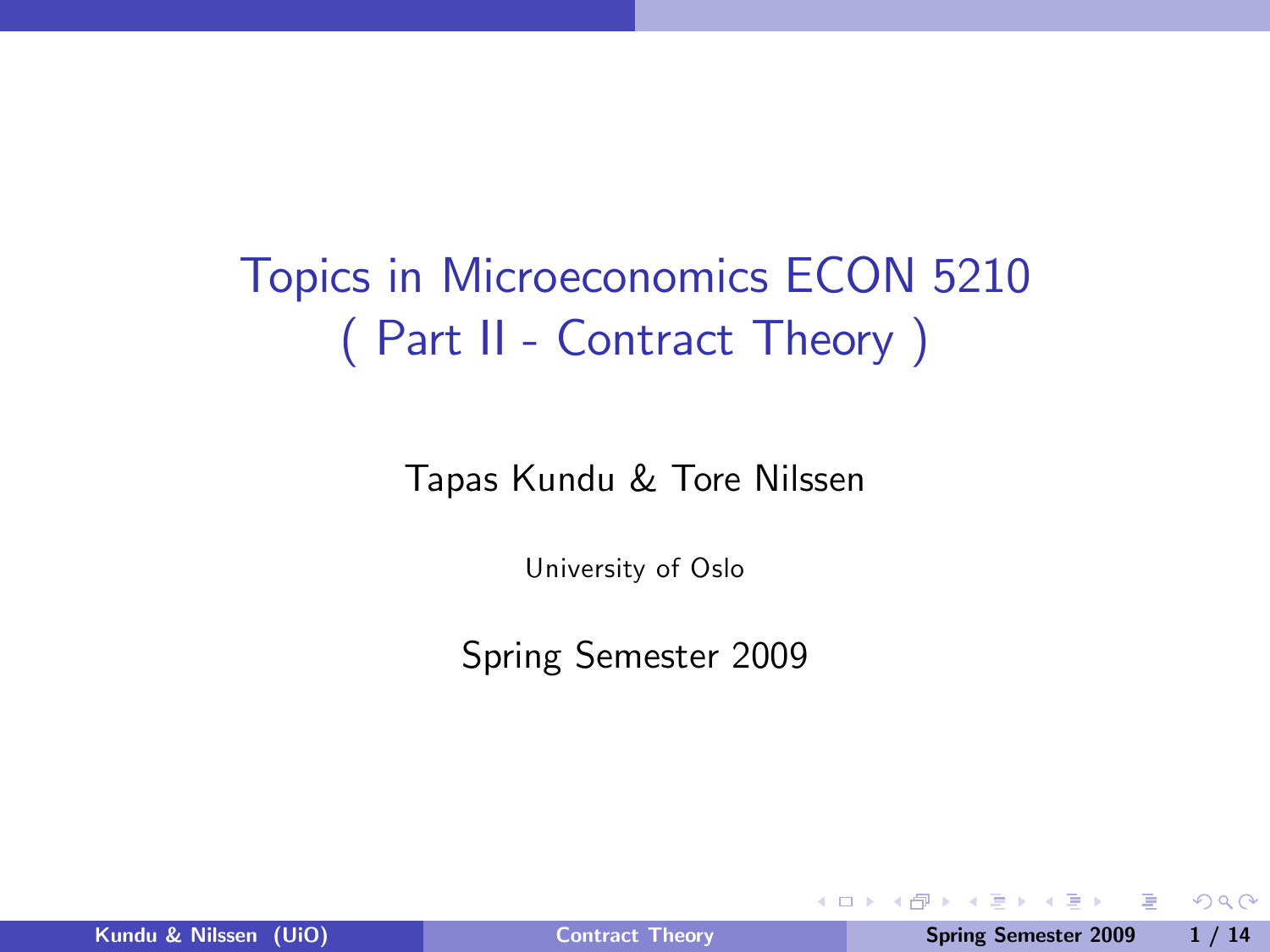## General optimal contract

P maximizes 
$$
V(q - w)
$$

A's utility is given by  $u(w) - \psi(a)$ 

Usual structural assumptions on V, u and  $\psi$ 

$$
\max_{\{w(q),a\}} \int_{\underline{q}}^{\overline{q}} V(q-w) f(q \mid a) dq
$$
\n
$$
\text{subject to}
$$
\n
$$
IR: \int_{\underline{q}}^{\overline{q}} u(w(q)) f(q \mid a) dq - \psi(a) \ge \overline{u}
$$
\n
$$
IC: a \in \arg \max_{\widehat{a}} \left\{ \int_{\underline{q}}^{\overline{q}} u(w(q)) f(q \mid \widehat{a}) dq - \psi(\widehat{a}) \right\}
$$

4 0 8

 $QQ$ 

重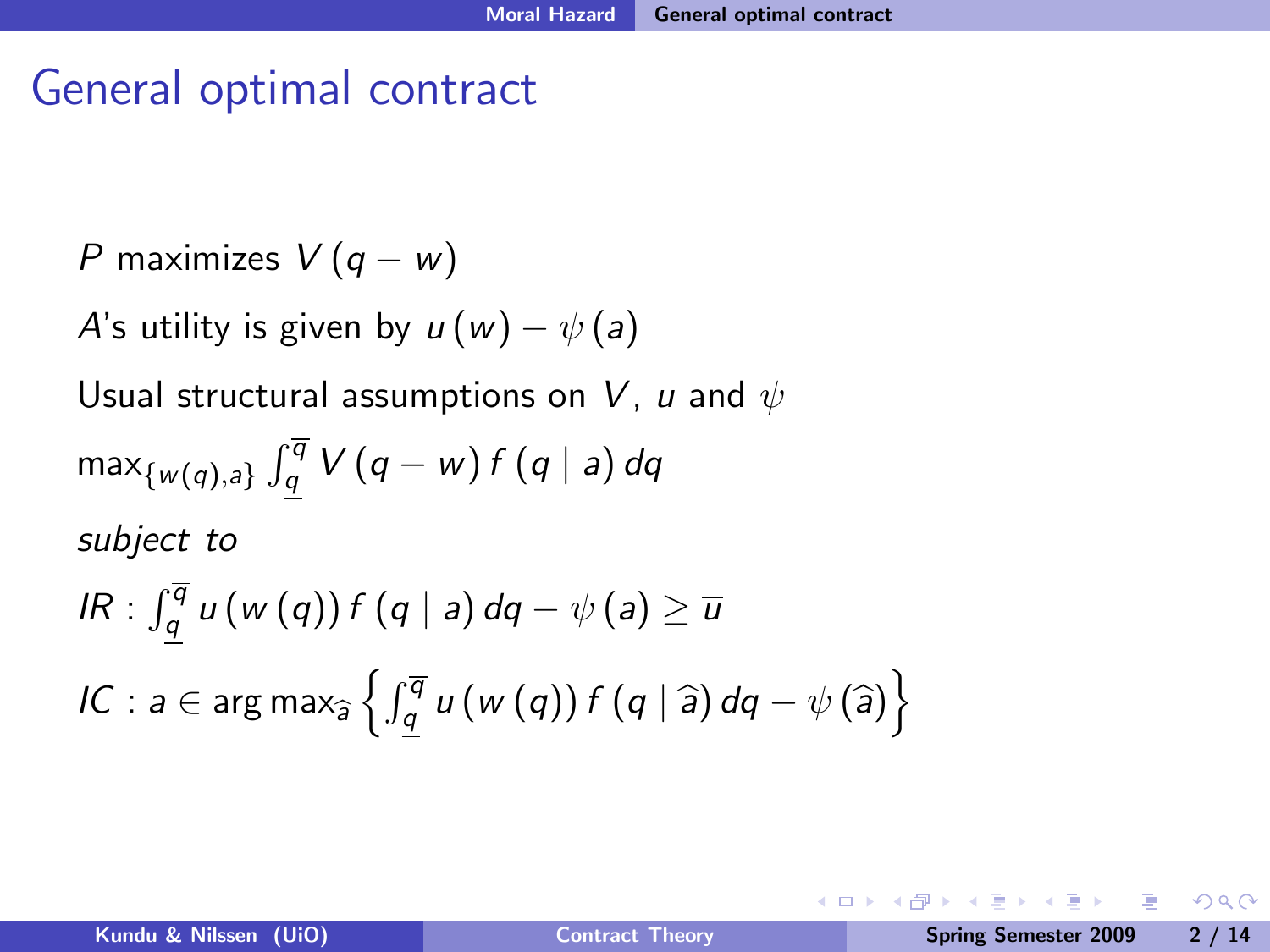$$
a \in \arg \max_{\widehat{a}} \left\{ \int_{\underline{q}}^{\overline{q}} u(w(q)) f(q | \widehat{a}) dq - \psi(\widehat{a}) \right\}
$$

The objective function is not necessarily concave

Bara B

**← ロ ▶ → イ 冊** 

Þ

 $2990$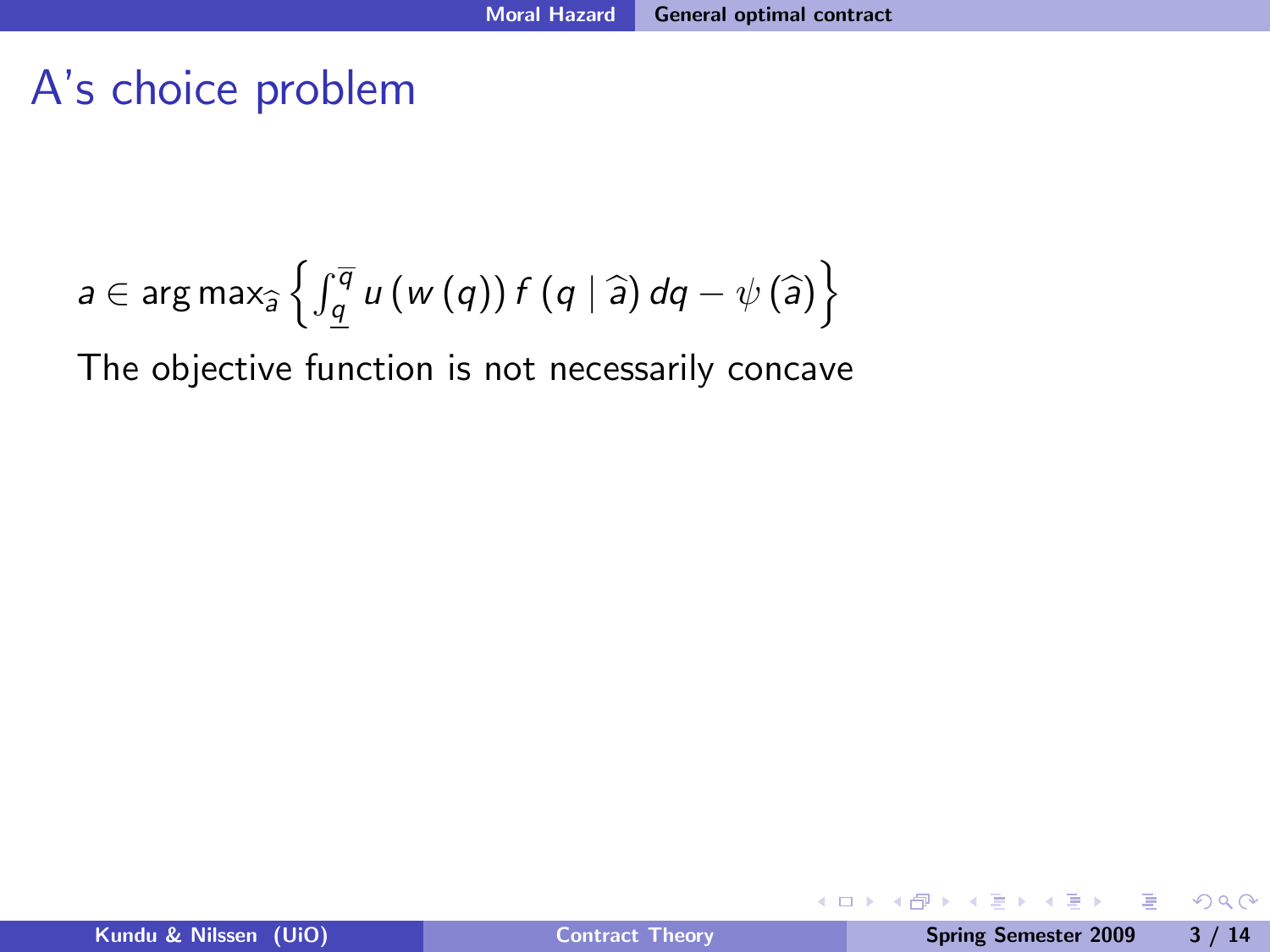$$
a \in \arg \max_{\widehat{a}} \left\{ \int_{\underline{q}}^{\overline{q}} u(w(q)) f(q | \widehat{a}) dq - \psi(\widehat{a}) \right\}
$$

The objective function is not necessarily concave

If we replace  $IC$  by the first order and the second order conditions  $FOC_A : \int_{q}^{\overline{q}} u(w(q)) f_a(q \mid a) dq = \psi'(a)$  $\textit{SOC}_A$  :  $\int_q^{\overline{q}} u\left(w\left(q\right)\right)f_{aa}\left(q\mid a\right)dq - \psi''\left(a\right) < 0$ 

Consider the constrained problem with only the  $FOC_A$ 

ാം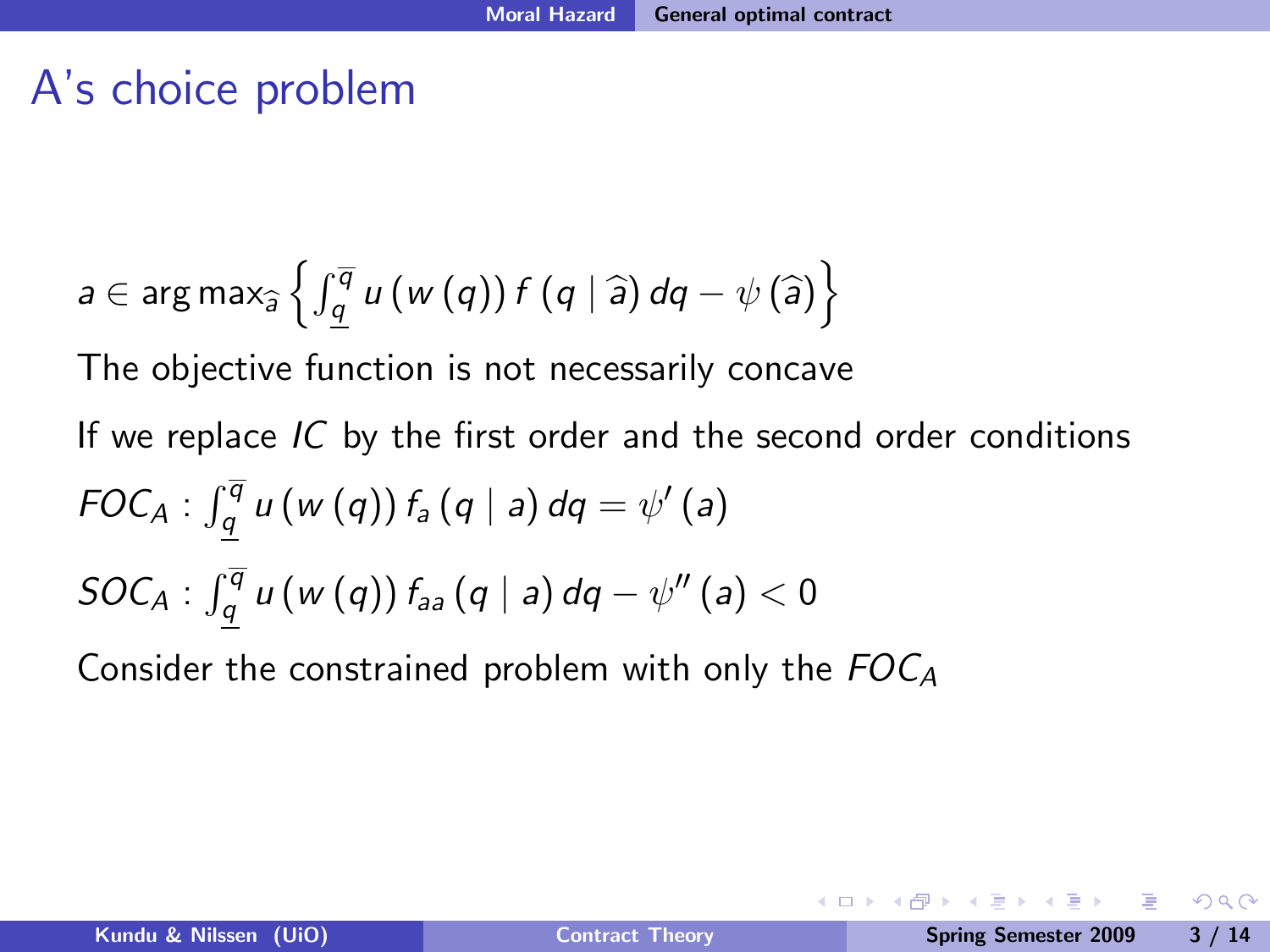#### Deviation from Borch rule

$$
\frac{V'[q-w(q)]}{u'(q)} = \lambda + \mu \frac{f_a(q|a)}{f(q|a)}
$$

deviation from the first best coinsurance scheme as long as  $\mu > 0$ 

Condition that ensures  $\mu > 0$  : risk averse agent and  $F_a(q \mid a) \leq 0$ (FOSD)

4 0 8

重

 $2990$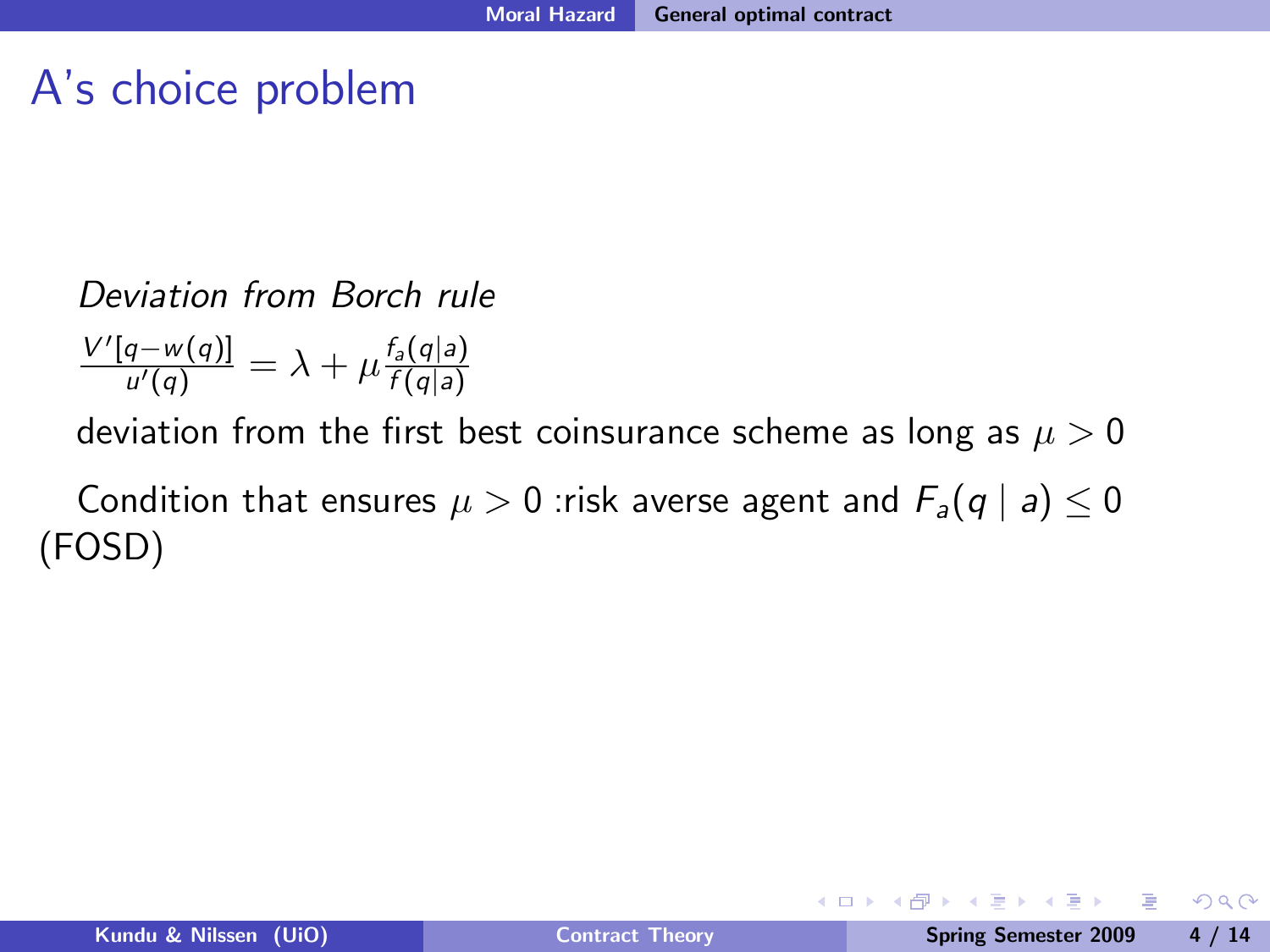#### Deviation from Borch rule

 $\frac{V'[q-w(q)]}{u'(q)} = \lambda + \mu \frac{f_a(q|a)}{f(q|a)}$  $f(q|a)$ 

deviation from the first best coinsurance scheme as long as  $\mu > 0$ 

Condition that ensures  $\mu > 0$  : risk averse agent and  $F_a(q \mid a) < 0$ (FOSD)

Implication of  $\mu > 0$  : if q with  $f_a(q | a) > 0$  getting higher reward compared to the first best coinsurance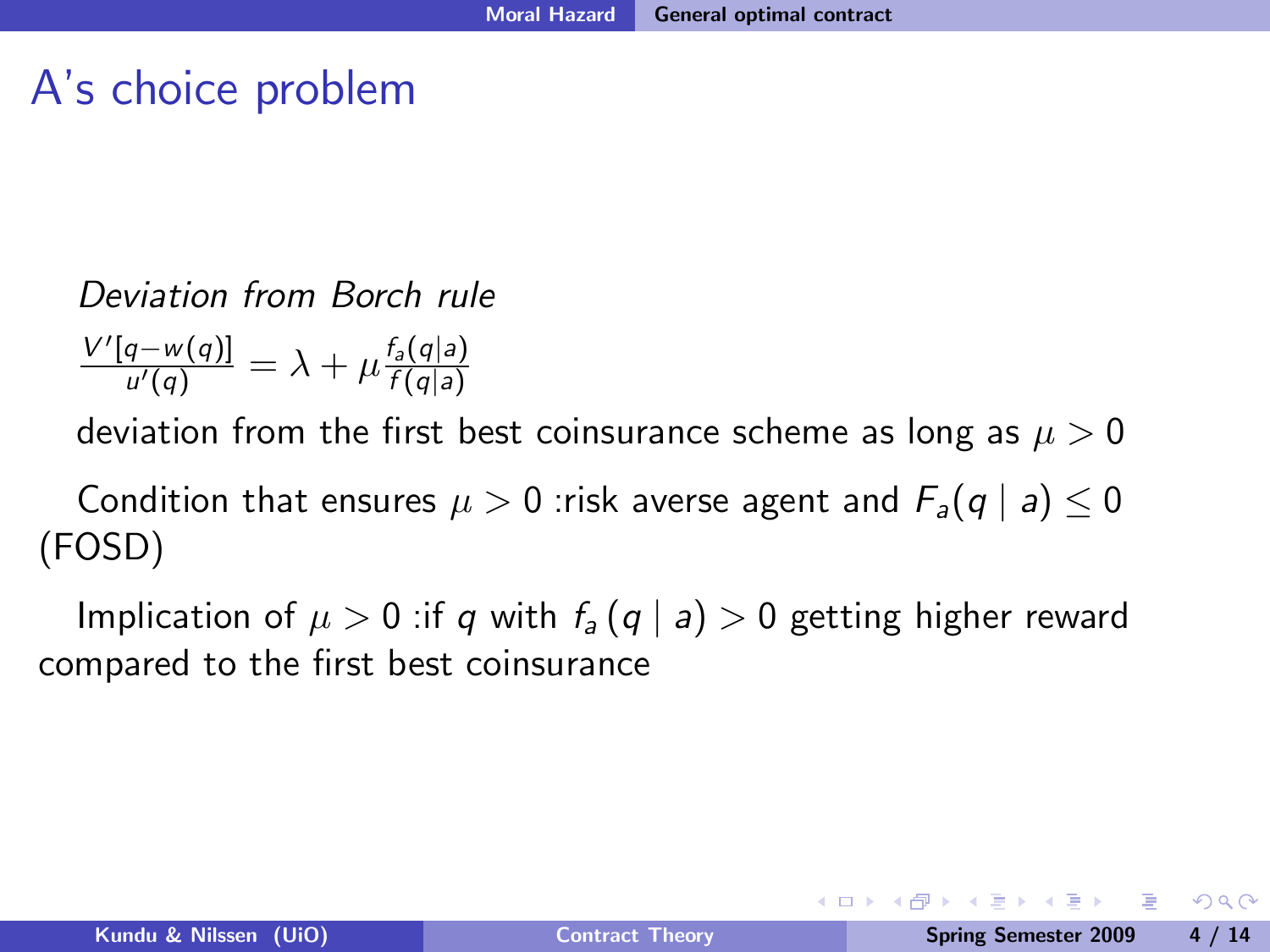## Validity of the first order approach

But  $FOC_A$  and  $FOCD$  do not necessarily make the first order approach valid

We also need 
$$
MLRP : \frac{d}{dq} \left[ \frac{f_a(q|a)}{f(q|a)} \right] \ge 0
$$
 and  $CDFC : F_{aa}(q | a) \ge 0$ 

Intuition:  $MLRP$  makes the wage schedule monotone (increasing), which in turn makes agent's problem a concave one

$$
\max \int_{q}^{\overline{q}} u(w(q)) f(q | a) dq - \psi(a)
$$

(integrating by parts and then look at the second order effect with respect to action)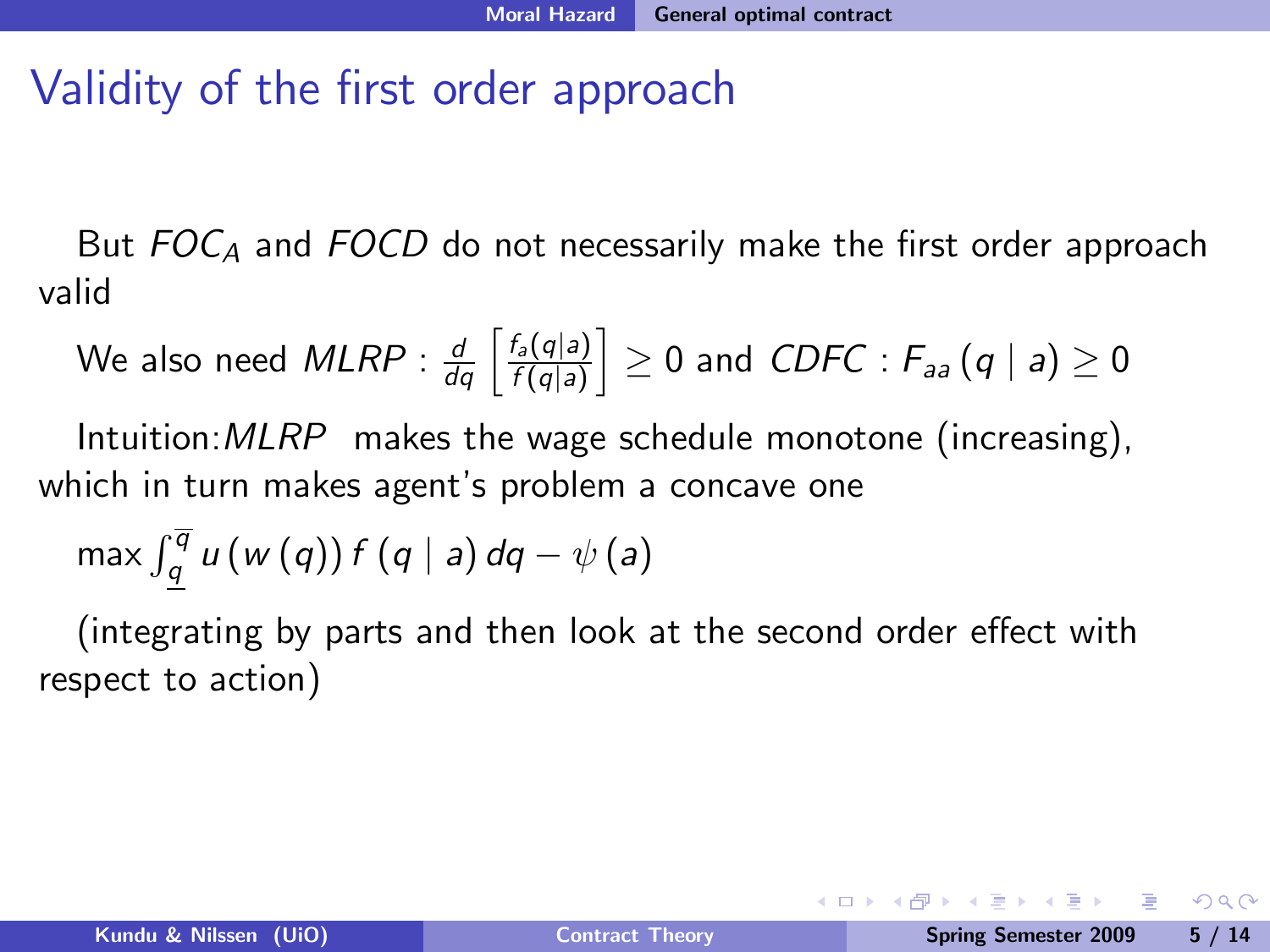## Moral hazard and renegotiation

If effort is sunk, can we renegotiate the risk sharing after the effort is incurred and sunk?

Is such renegotiation is allowed, the optimal post-effort scheme would be to split the surplus at the first best coinsurance scheme

However, anticipation of such possibilities going to reduce the effort incentive on the part of the agent

What if P anticipates a mixed action?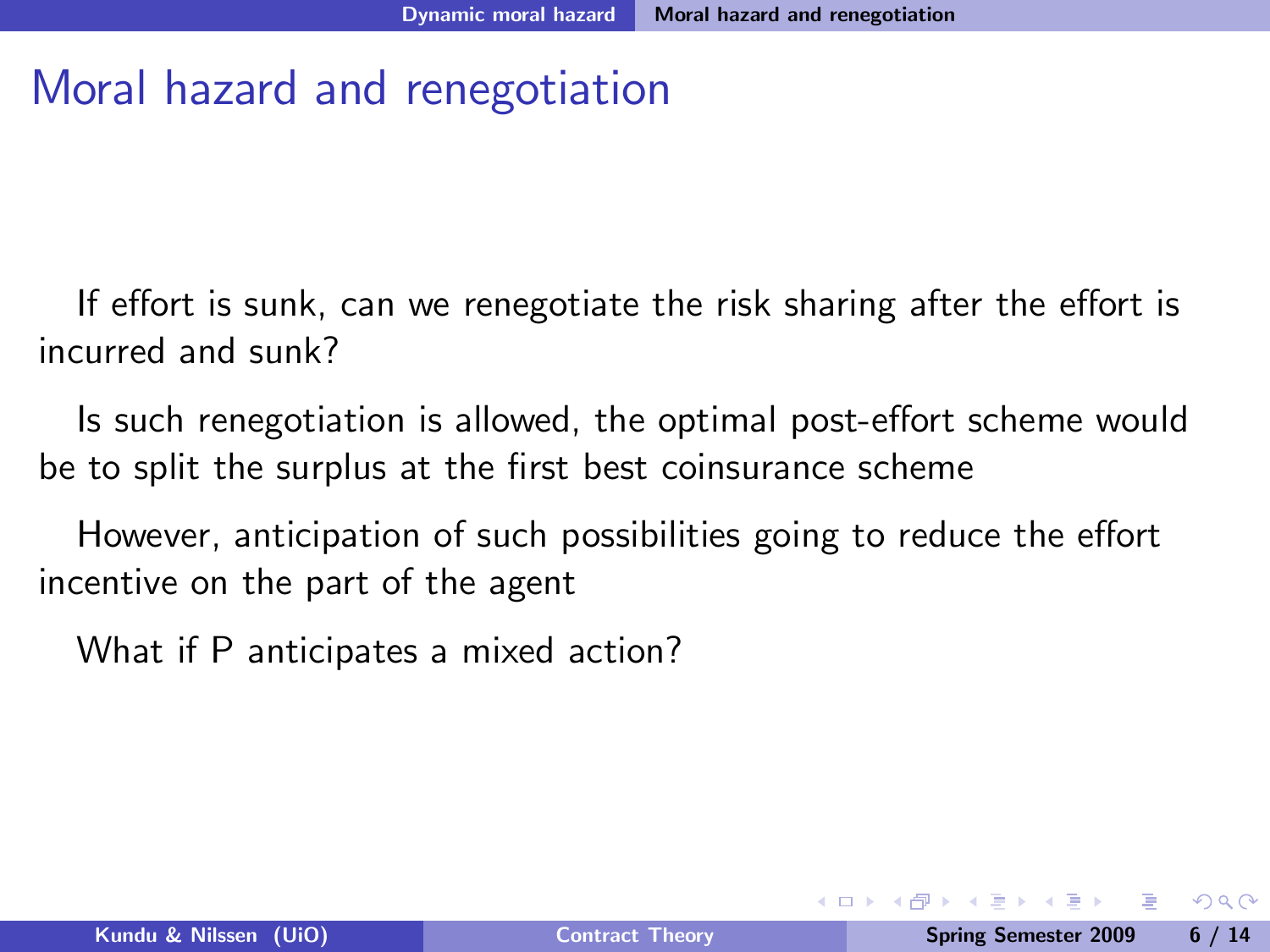Fudenberg and Tirole 90

Timing: P offers an initial menu of contract  $C_0$  based on performance (success  $H$ , failure  $L$ )

If A rejects, the game ends. Otherwise, A takes action  $(a = 1)$  incurring cost  $\psi$  with some probability x

Action is sunk, once taken, A has private information, (but P can only anticipate the probability in equilibrium)

P screens by offering  $\{[w_l (0), w_H (0)], [w_l (1), w_H (1)]\}$ ; A can accept either of the two, or opt for  $C_0$ 

Can restrict attention to contracts  $C_0 = \{ [w_l (0), w_H (0)] , [w_l (1), w_H (1)] \}$ , which are renegotiation-proof

KED KAD KED KED E LAGA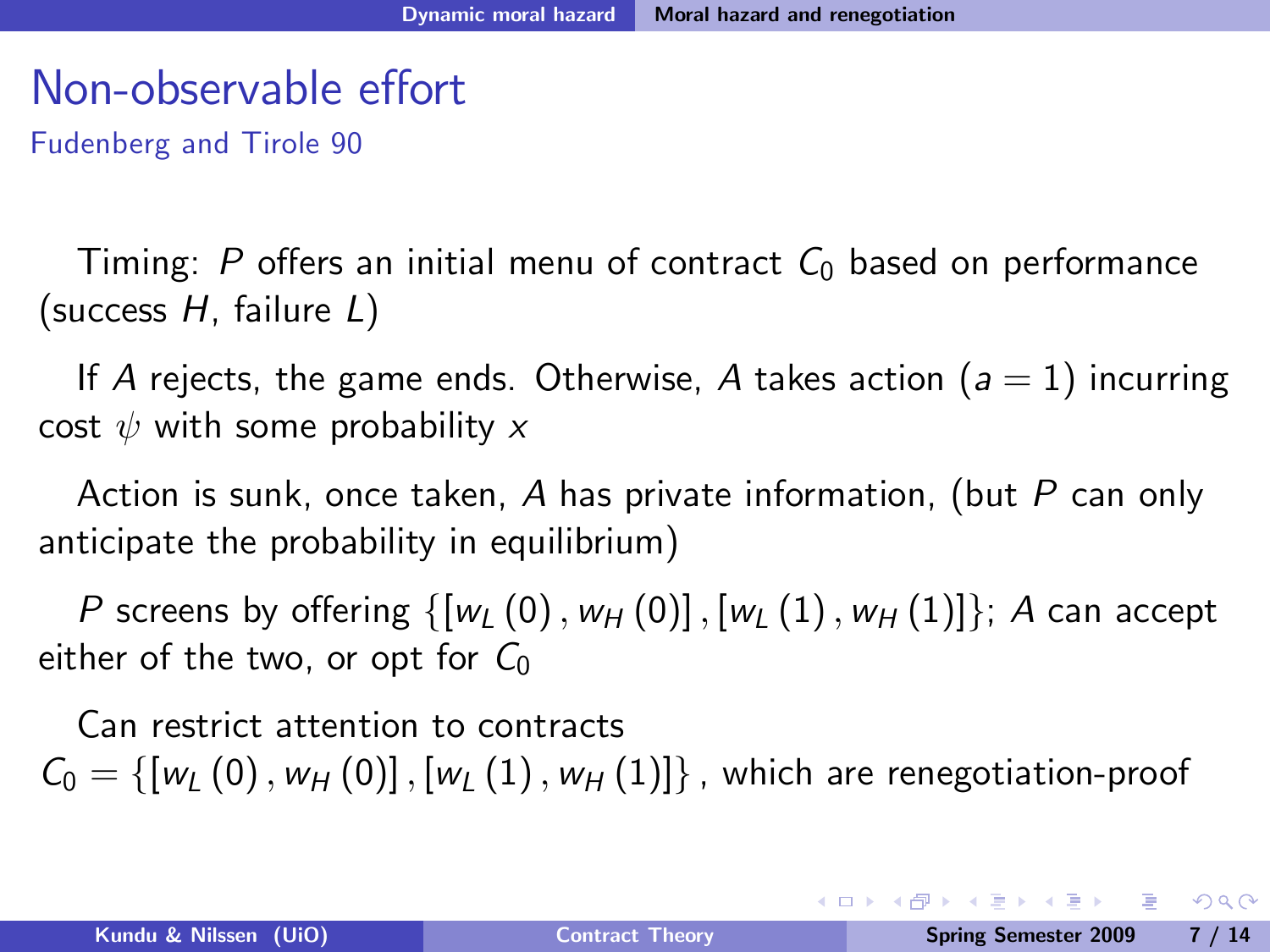Renegotiation-proof contracts

Renegotiation problem when given  $x$  $\min x[p_1\hat{w}_H (1) + (1 - p_1)\hat{w}_L (1)] + (1 - x)[p_0\hat{w}_H (0) + (1 - p_0)\hat{w}_L (0)]$ subject to

 $IRL: p_1u(\hat{w}_H (1))+(1-p_1)u(\hat{w}_H (1)) > p_1u(w_H (1))+(1-p_1)u(w_H (1))$  $IRH : p_0u(\hat{w}_H (0)) + (1 - p_0)u(\hat{w}_H (0)) >$  $p_0u(w_H(0)) + (1 - p_0)u(w_L(0))$ 

$$
ICL: p_1 u(\hat{w}_H(1)) + (1 - p_1) u(\hat{w}_L(1)) \ge p_1 u(\hat{w}_H(0)) + (1 - p_1) u(\hat{w}_L(0))
$$
  
\n
$$
ICH: p_0 u(\hat{w}_H(0)) + (1 - p_0) u(\hat{w}_L(0)) \ge
$$
  
\n
$$
p_0 u(\hat{w}_H(1)) + (1 - p_0) u(\hat{w}_L(1))
$$

 $\Omega$ 

**←ロ ▶ ← ← 冊 ▶**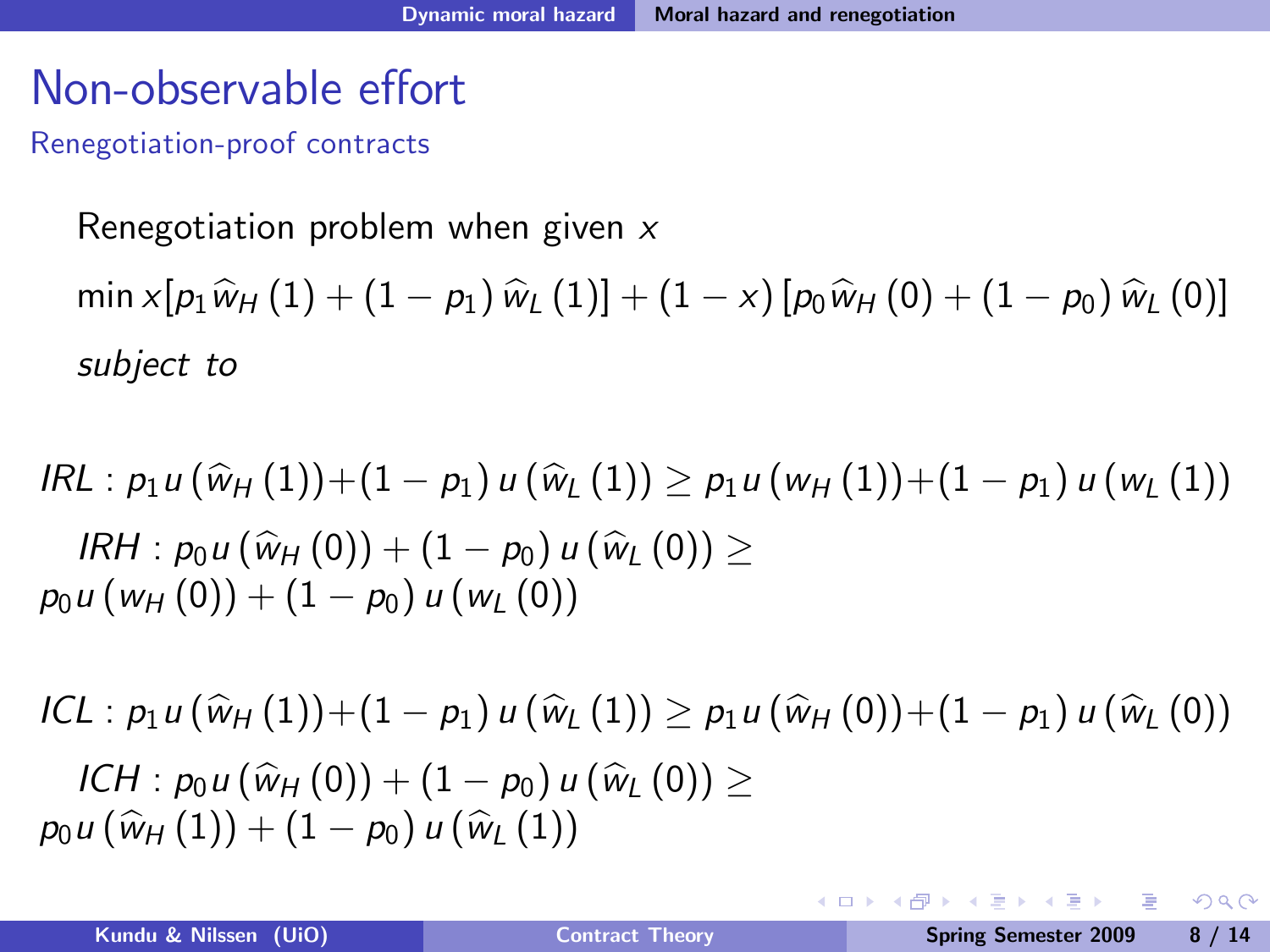Renegotiation-proof contracts

#### Note that  $a = 0$  corresponds to high type

Þ

 $2990$ 

ミメ マミメ

**← ロ ▶ → イ 冊**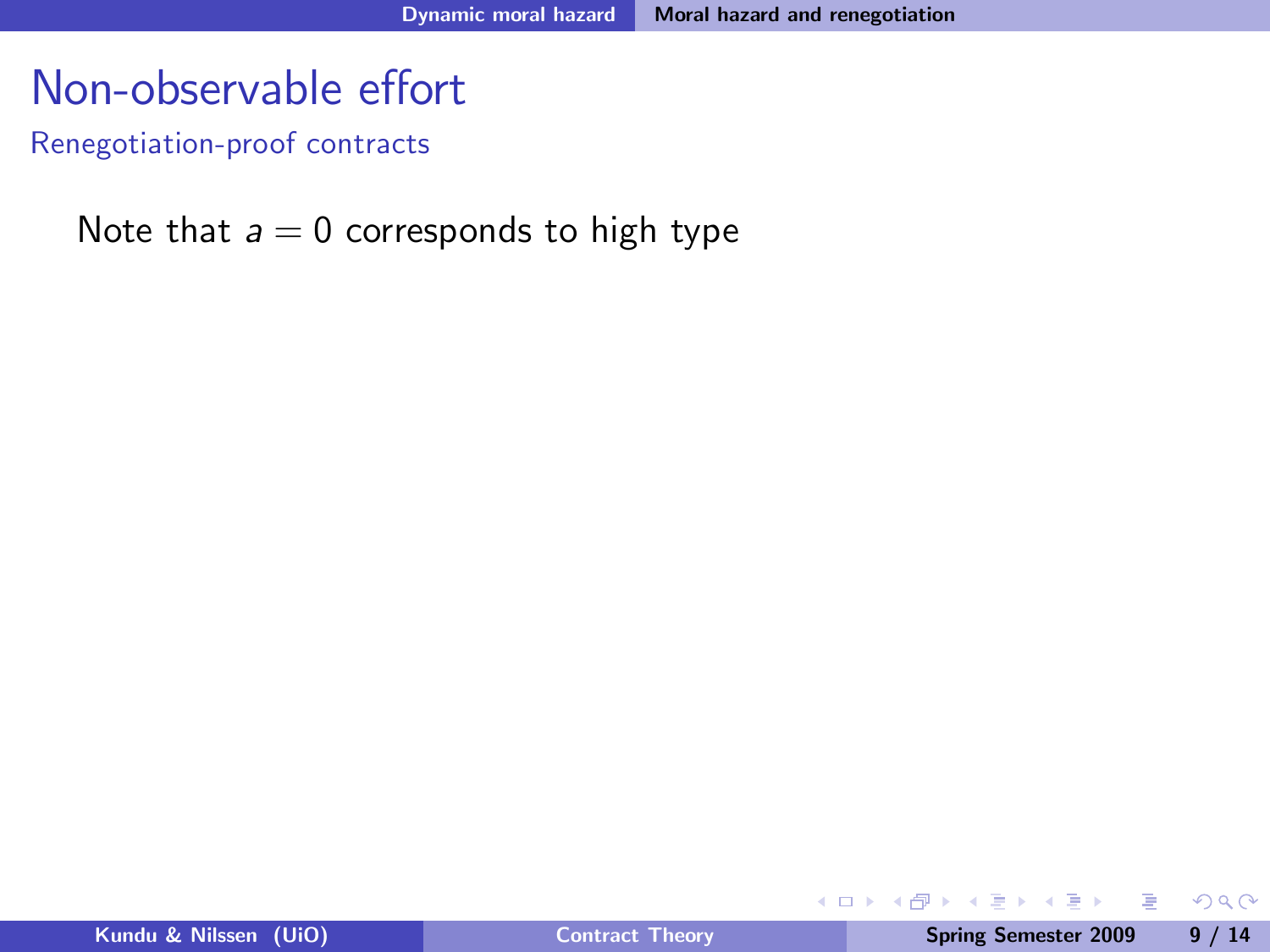Renegotiation-proof contracts

Note that  $a = 0$  corresponds to high type

Under screening,  $H$  should get efficient outcome (full insurance)

 $w_L(0) = w_H(0) = w^*$ 

D.

 $QQ$ 

 $\mathbb{B} \rightarrow \mathbb{R} \oplus \mathbb{R}$ 

**← ロ ▶ → イ 冊**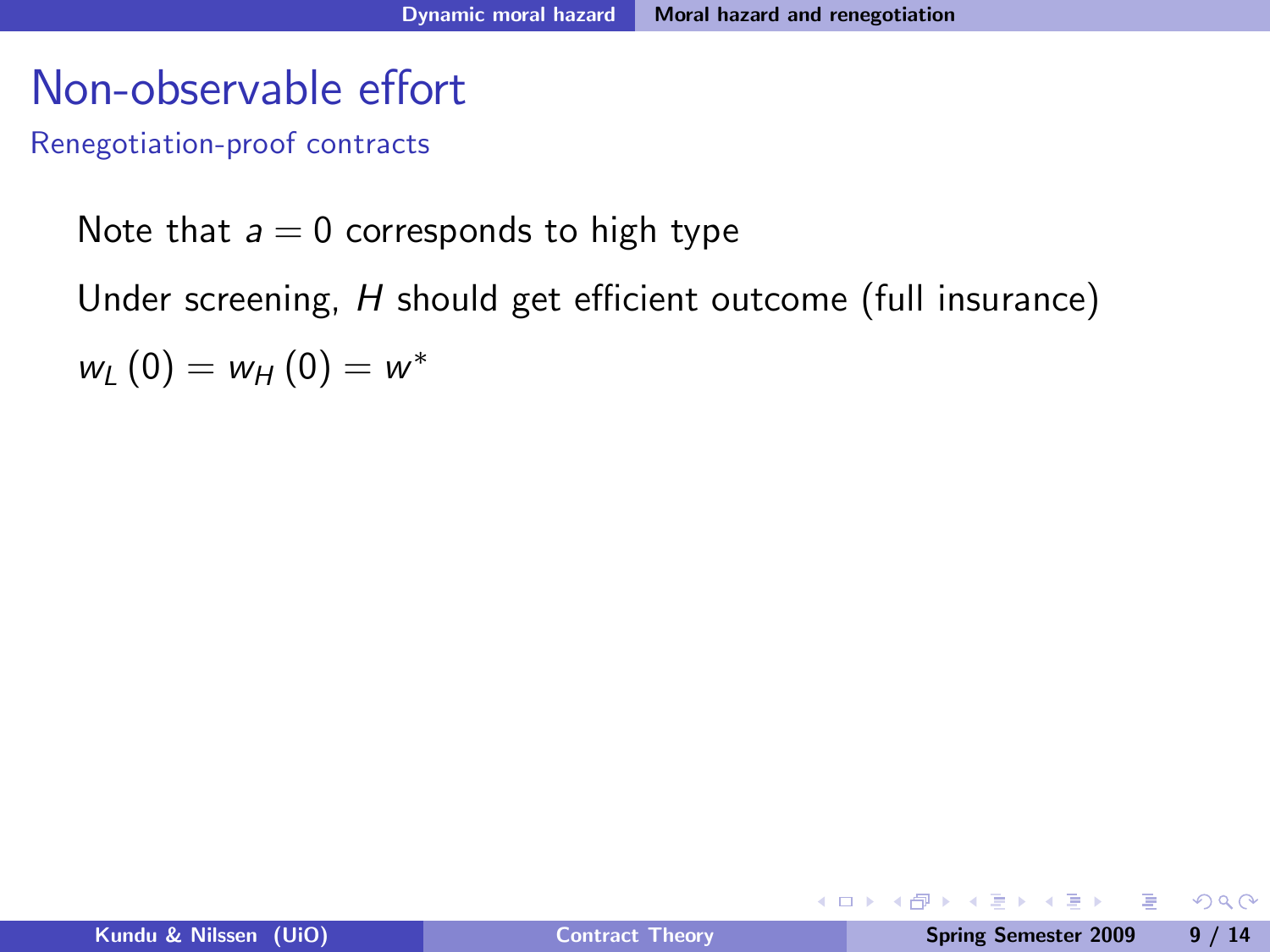Renegotiation-proof contracts

Note that  $a = 0$  corresponds to high type

Under screening,  $H$  should get efficient outcome (full insurance)

 $w_L(0) = w_H(0) = w^*$ 

ICH should be binding

$$
HC: u(w^*) = p_0 u(w_H(1)) + (1 - p_0) u(w_L(1))
$$

G.

 $2990$ 

ミメ マミメ

4 0 8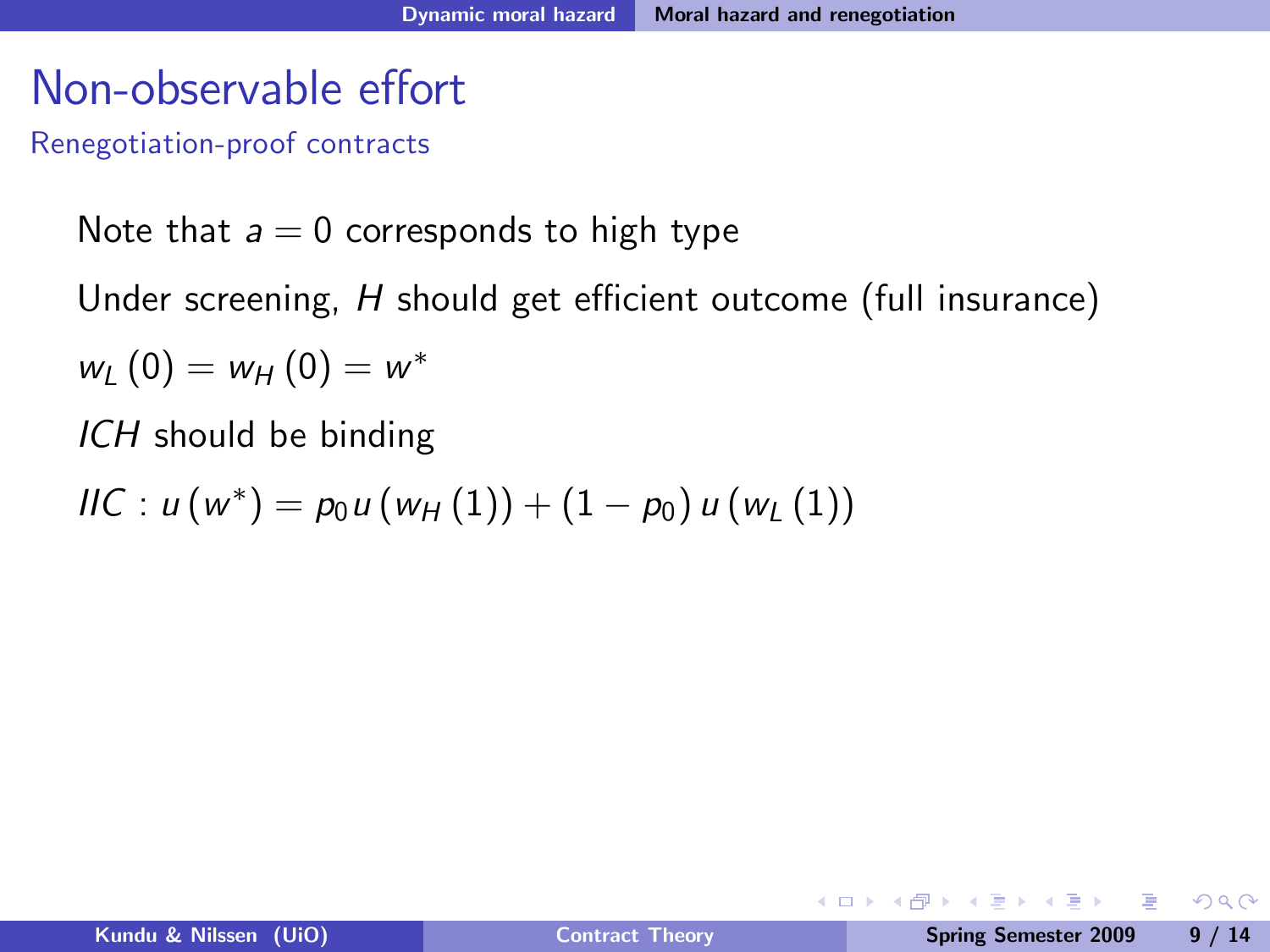Renegotiation-proof contracts

Note that  $a = 0$  corresponds to high type

Under screening,  $H$  should get efficient outcome (full insurance)

$$
w_{L}(0) = w_{H}(0) = w^{*}
$$

ICH should be binding

$$
HC: u(w^*) = p_0 u(w_H(1)) + (1 - p_0) u(w_L(1))
$$

First stage problem: Solve for x with two additional constraints  $\textit{HC}$  and  $\mathcal{AIC} : u(w^*) = p_1u(w_{\mathcal{H}}(1)) + (1-p_1)u(w_{\mathcal{L}}(1)) - \psi$  (indifference)

**Single Street** 

ാഹ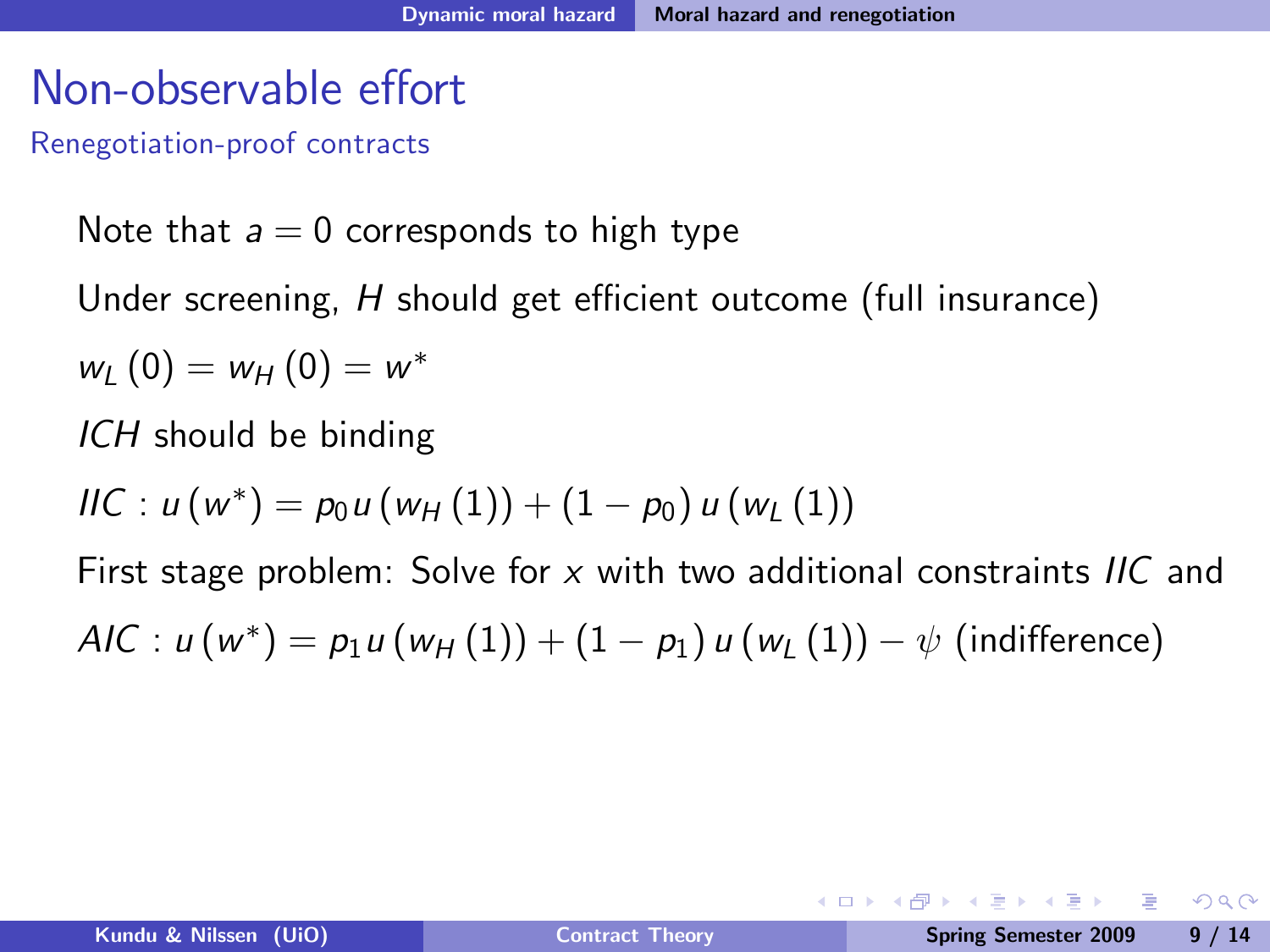Renegotiation-proof contracts

Note that  $a = 0$  corresponds to high type

Under screening,  $H$  should get efficient outcome (full insurance)

$$
w_{L}(0) = w_{H}(0) = w^{*}
$$

ICH should be binding

$$
HC: u(w^*) = p_0 u(w_H(1)) + (1 - p_0) u(w_L(1))
$$

First stage problem: Solve for x with two additional constraints  $\textit{HC}$  and  $\mathcal{AIC} : u(w^*) = p_1u(w_{\mathcal{H}}(1)) + (1-p_1)u(w_{\mathcal{L}}(1)) - \psi$  (indifference) Results :  $x$  should not be too high

FT 90 shows that  $dx/dw^*$  may be positive if and only if the agent has decreasing absolute risk aversion

KED KAD KED KED E LOQO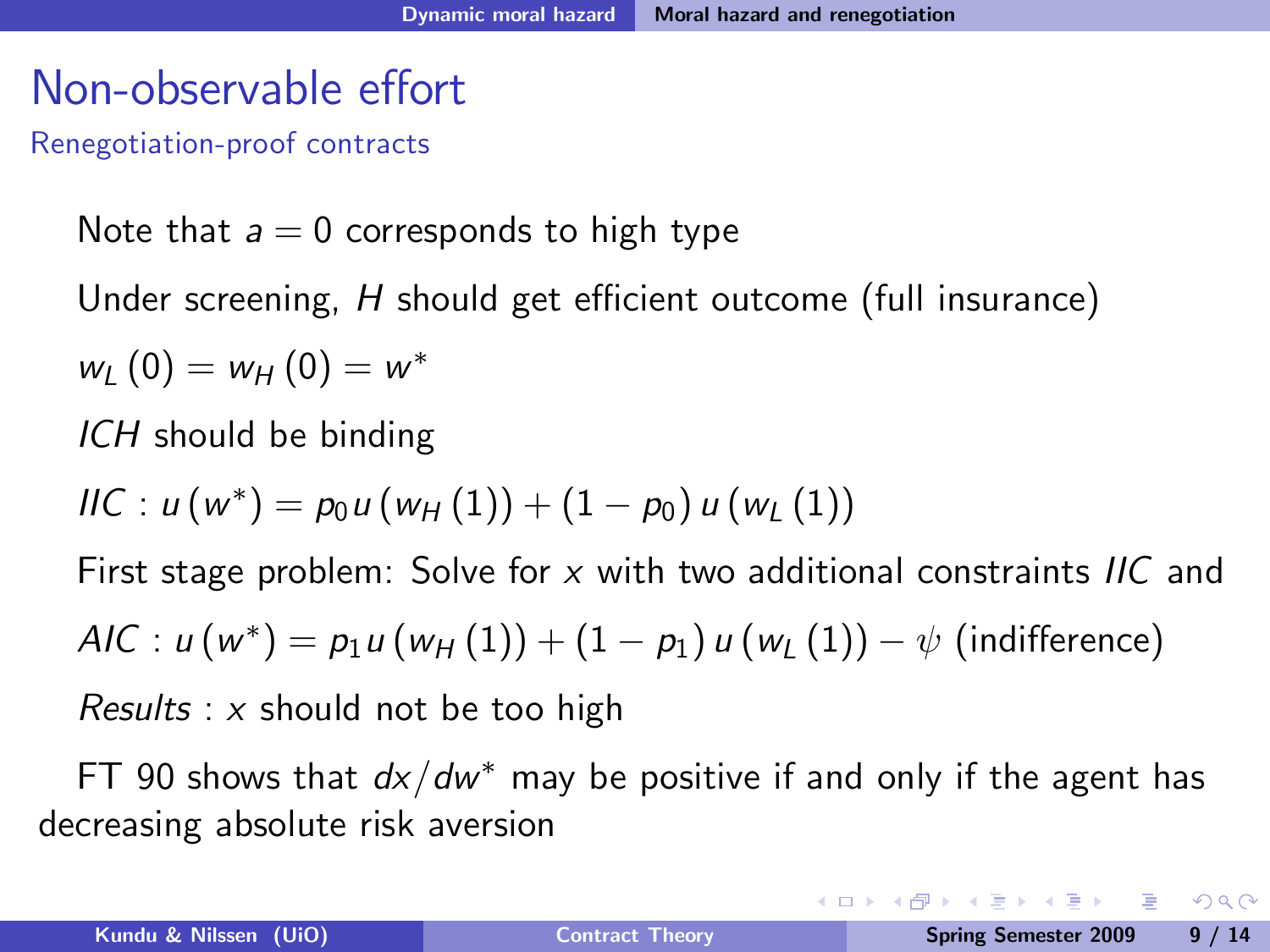### Implicit incentive

Holmström 82: Career concern

What if agents are exposed to risk in terms of their payment

- 2 periods:  $q_t = \theta + a_t + \varepsilon_t$
- P offers fixed wage contract,  $w_1, w_2 (q_1)$  :no explicit incentive

A maximizes sum of two period surplus:  $w_1 + w_2 (q_1) - \psi (a_1) - \psi (a_2)$ 

Easy to see that  $a_2 = 0$  and  $a_1$  maximizes  $Ew_2(q_1) - \psi(q_1)$ 

**Single Street**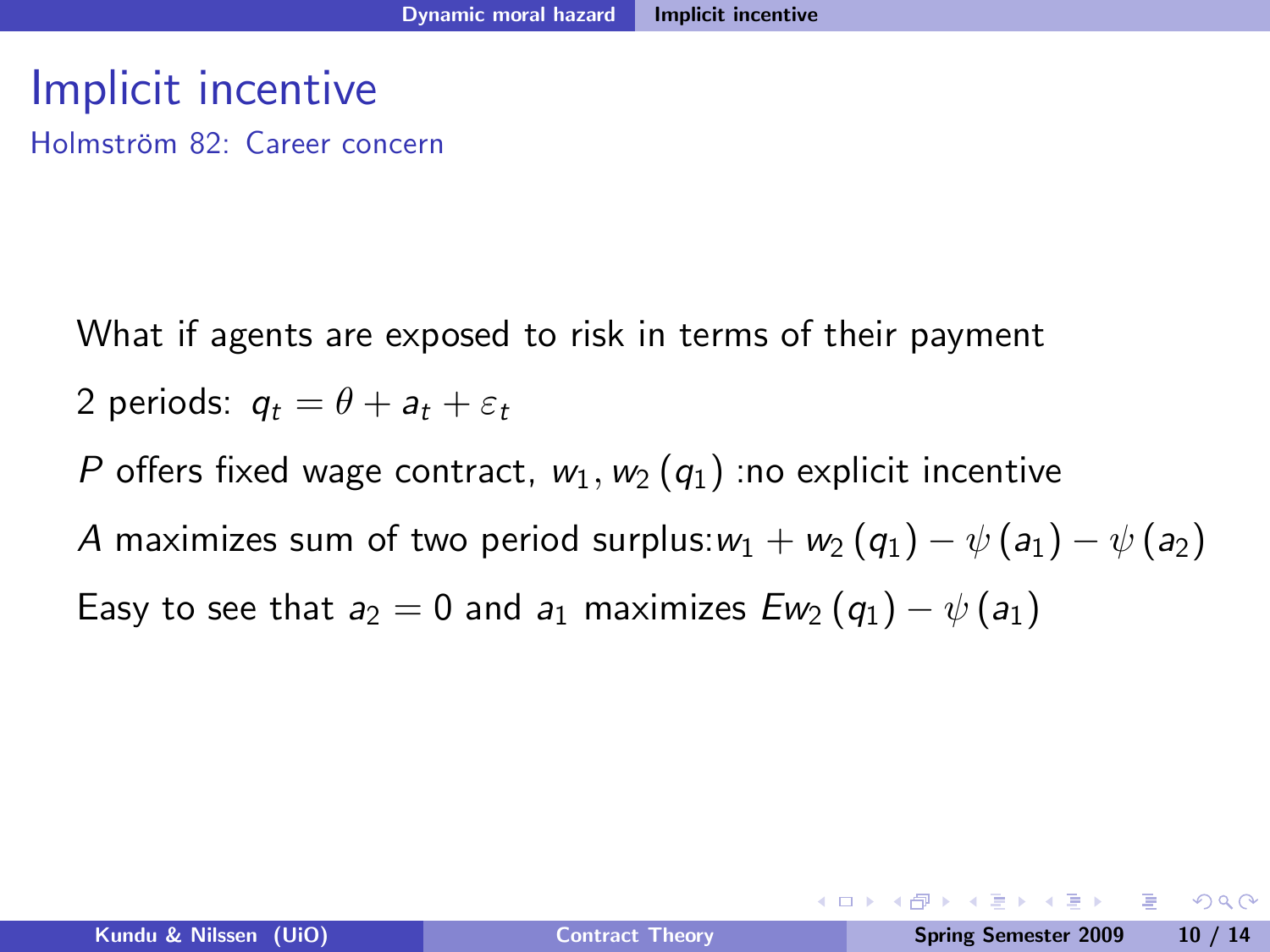$$
w_2(q_1) = E(\theta, q_1 | a_1) = \int \theta \frac{f(\theta, q|a_1)}{\hat{f}(\theta|a)} d\theta
$$
  
\nA chooses  $a_1$  to maximize  $E[E(\theta, q_1 | a_1)] - \psi(a_1)$   
\nFOC:  $\int \int \theta f(\theta, q | a_1^*) \frac{\hat{f}_2(q|a_1)}{\hat{f}(\theta|a)} dq d\theta = \psi'(a_1^*)$   
\nCov  $(\theta, \frac{\hat{f}_2}{\hat{f}}) = \psi'(a_1^*)$ 

K ロ > K 伊 > K 君 > K 君 > 「君」 の Q Q >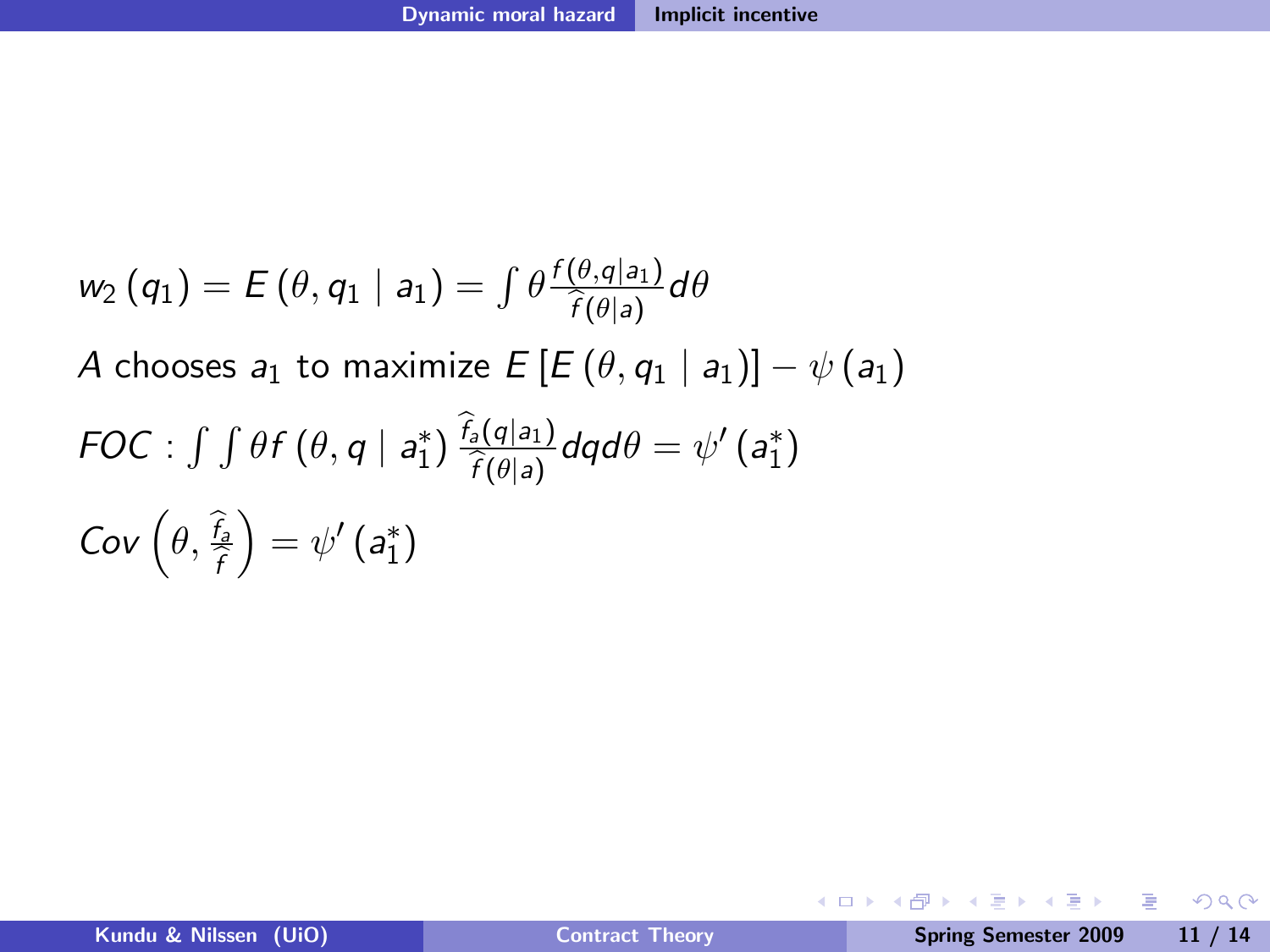H82 considers  $\theta \sim N\left(\overline{\theta},\sigma^2_{\theta}\right)$  and  $\varepsilon \sim N\left(0,\sigma^2_{\varepsilon}\right)$  ; With these distributions  $q_1 \sim N(\overline{\theta} + a_1^*, \sigma_{\theta}^2 + \sigma_{\varepsilon}^2)$  so that  $\frac{f_a(q|a_1)}{\widehat{f}(\theta|a)} = \frac{\theta - \theta + \varepsilon}{\sigma_{\theta}^2 + \sigma_{\varepsilon}^2}$ 

$$
Cov\left(\theta, \frac{\hat{f}_{\hat{\theta}}}{\hat{f}}\right) = \frac{var(\theta)}{\sigma_{\theta}^2 + \sigma_{\varepsilon}^2} = \frac{\sigma_{\theta}^2}{\sigma_{\theta}^2 + \sigma_{\varepsilon}^2}
$$





4日 8